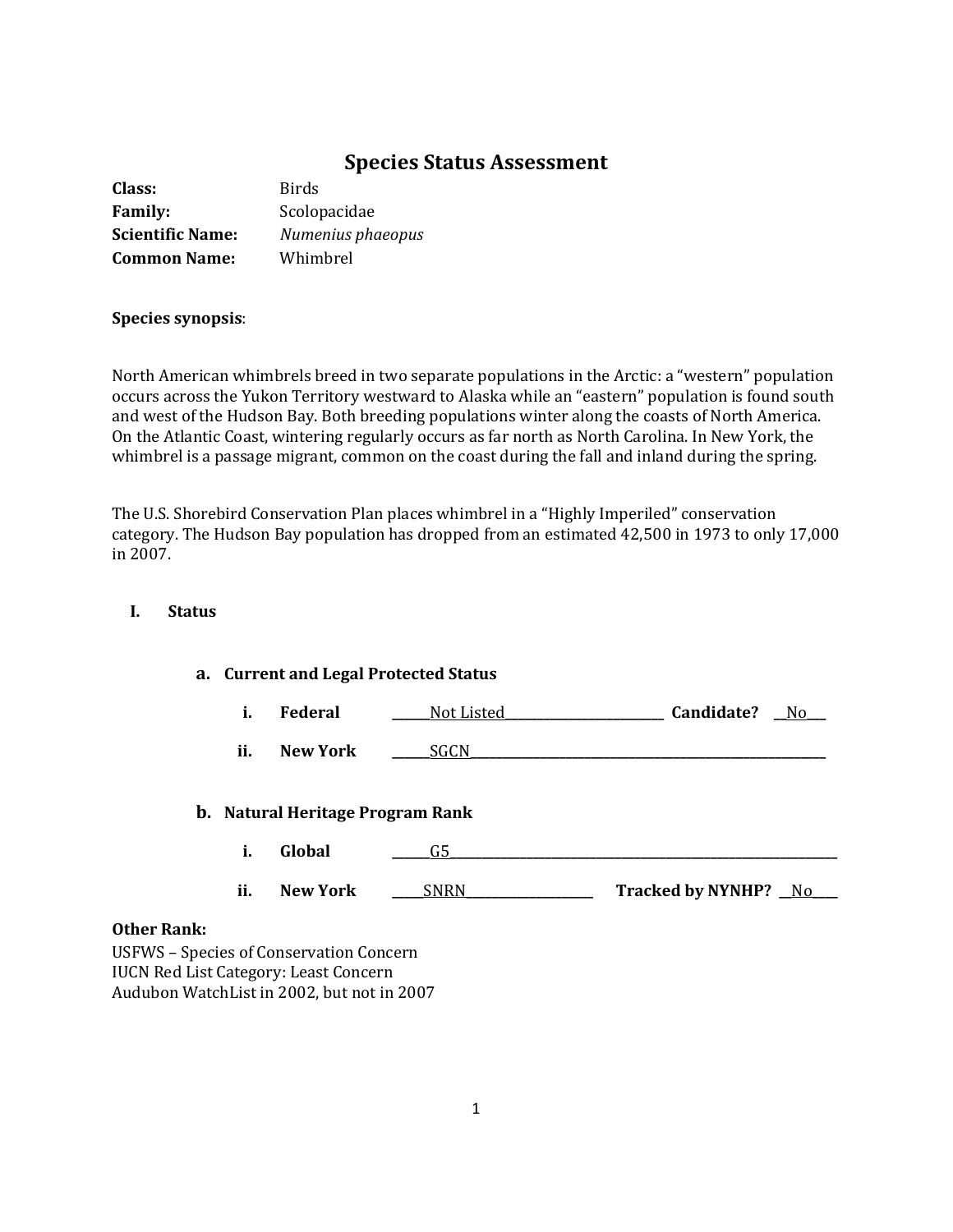### **Status Discussion:**

Whimbrel is a rare to uncommon coastal migrant during spring in New York. During the fall it is usually common to very common, but most flocks fly by without stopping. Inland, this species is locally fairly common to common in spring, much less numerous in fall (Feustel 1998).

## **II. Abundance and Distribution Trends**

- **a. North America**
- **i. Abundance \_\_X\_\_ declining \_\_\_\_\_increasing \_\_\_\_\_stable \_\_\_\_\_unknown ii. Distribution: \_\_\_\_\_ declining \_\_\_\_\_increasing \_\_X\_\_ stable \_\_\_\_\_ unknown Time frame considered: \_\_\_\_**1973 to 2007 **\_\_\_\_\_\_\_\_\_\_\_\_\_\_\_\_\_\_\_\_\_\_\_\_\_\_\_\_\_\_\_\_\_\_\_\_\_ b. Regional i. Abundance**

| n nounaance                                        |        |                     |
|----------------------------------------------------|--------|---------------------|
| $\underline{X}$ declining _____ increasing         | stable | unknown             |
| ii. Distribution:                                  |        |                     |
| declining _____increasing                          |        | X stable __ unknown |
| <b>Regional Unit Considered:</b> ___Atlantic Coast |        |                     |
| Time Frame Considered: 1973-2007                   |        |                     |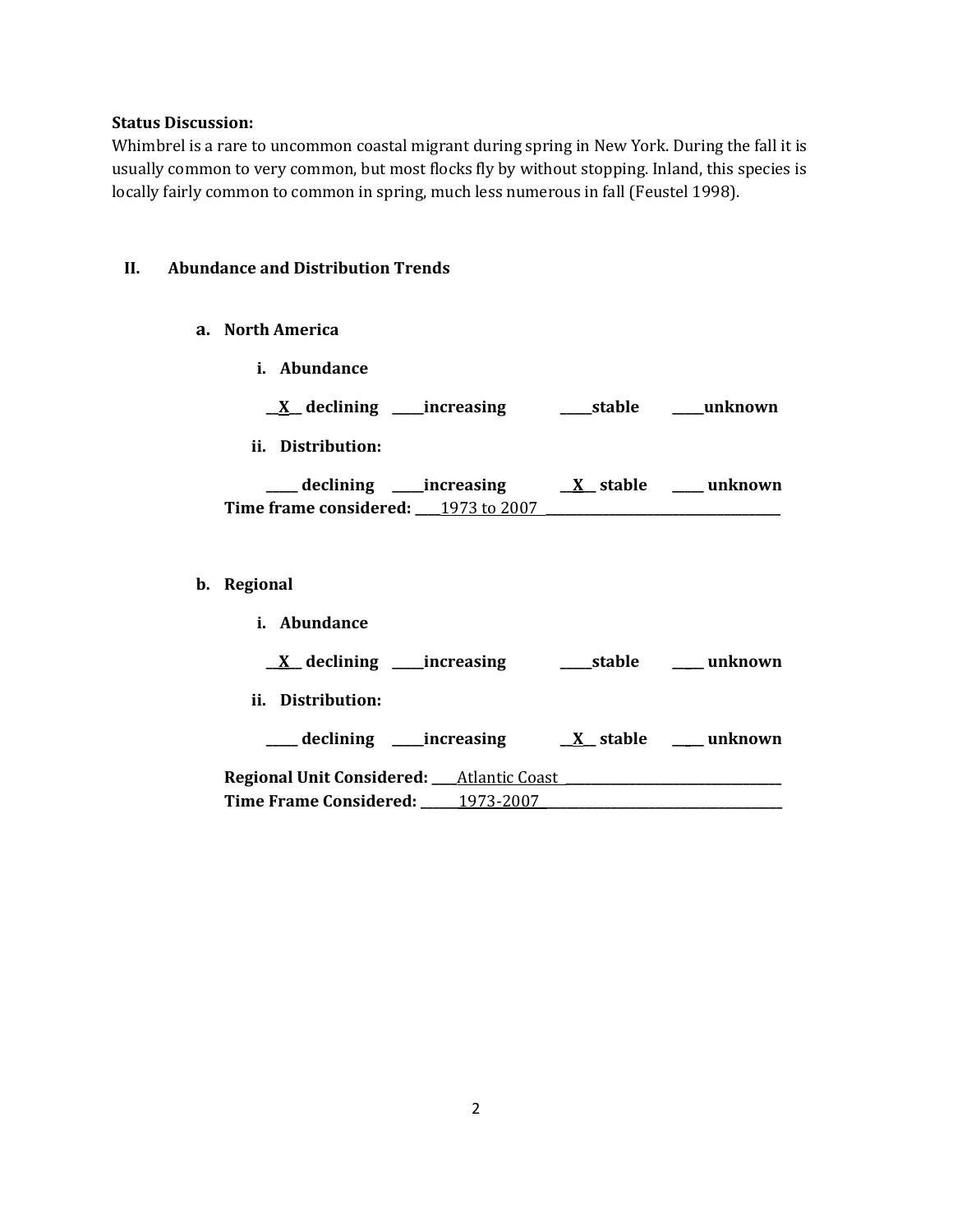**c. Adjacent States and Provinces**

| <b>CONNECTICUT</b>                                 |                                                          |  |
|----------------------------------------------------|----------------------------------------------------------|--|
| i. Abundance<br>ii. Distribution:                  |                                                          |  |
|                                                    | ___ declining ____increasing ______stable ___ X__unknown |  |
|                                                    |                                                          |  |
| MASSACHUSETTS Not Present _________ No data ______ |                                                          |  |
| i. Abundance<br>ii. Distribution:                  |                                                          |  |
|                                                    | ___ declining ____increasing ______stable ___ X__unknown |  |
|                                                    |                                                          |  |
| <b>NEW JERSEY</b>                                  |                                                          |  |
| i. Abundance<br>ii. Distribution:                  | ___ declining ____increasing ______stable ___ X__unknown |  |
| Listing Status: ____________ Special Concern       |                                                          |  |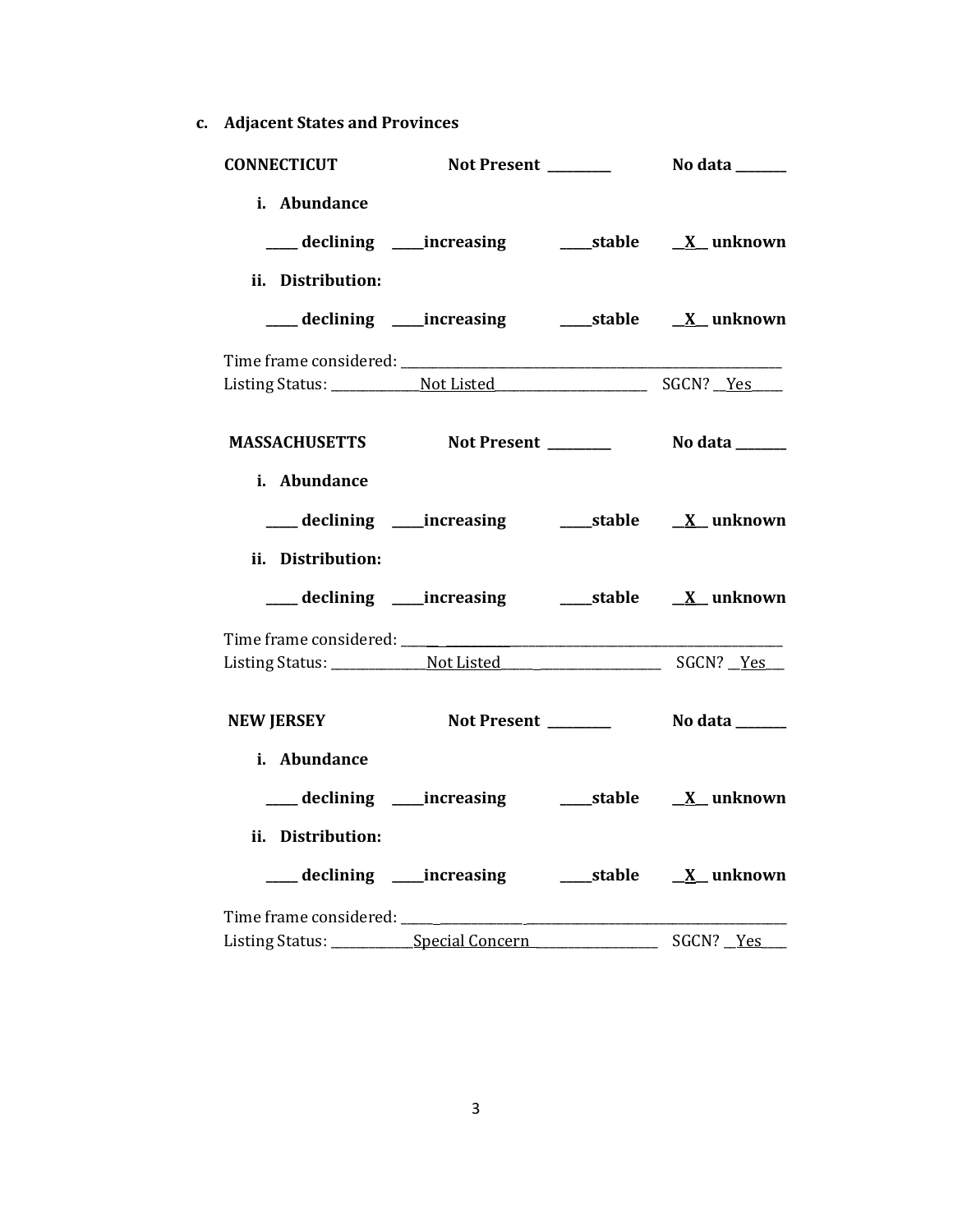| <b>ONTARIO</b>                                                                   | Not Present _______                                                                                               | No data _______                    |
|----------------------------------------------------------------------------------|-------------------------------------------------------------------------------------------------------------------|------------------------------------|
| i. Abundance<br>ii. Distribution:                                                | ___ declining X_ increasing _______stable _____unknown<br>___declining <u>X</u> _increasing ____stable ___unknown |                                    |
| Time frame considered: 1981-85 to 2001-05                                        |                                                                                                                   |                                    |
| Listing Status: __________________Not Listed ___________________________________ |                                                                                                                   |                                    |
| PENNSYLVANIA<br>i. Abundance                                                     |                                                                                                                   |                                    |
|                                                                                  |                                                                                                                   |                                    |
| ii. Distribution:                                                                |                                                                                                                   |                                    |
|                                                                                  |                                                                                                                   |                                    |
| <b>QUEBEC</b>                                                                    | Not Present $X_{\text{max}}$                                                                                      | No data ______                     |
| <b>VERMONT</b>                                                                   | Not Present $X$                                                                                                   | No data _______                    |
| d. NEW YORK<br>i. Abundance                                                      |                                                                                                                   | No data $\_\_\_\_\_\_\_\_\_\_\_\_$ |
| ii. Distribution:                                                                |                                                                                                                   |                                    |
|                                                                                  |                                                                                                                   |                                    |
|                                                                                  |                                                                                                                   |                                    |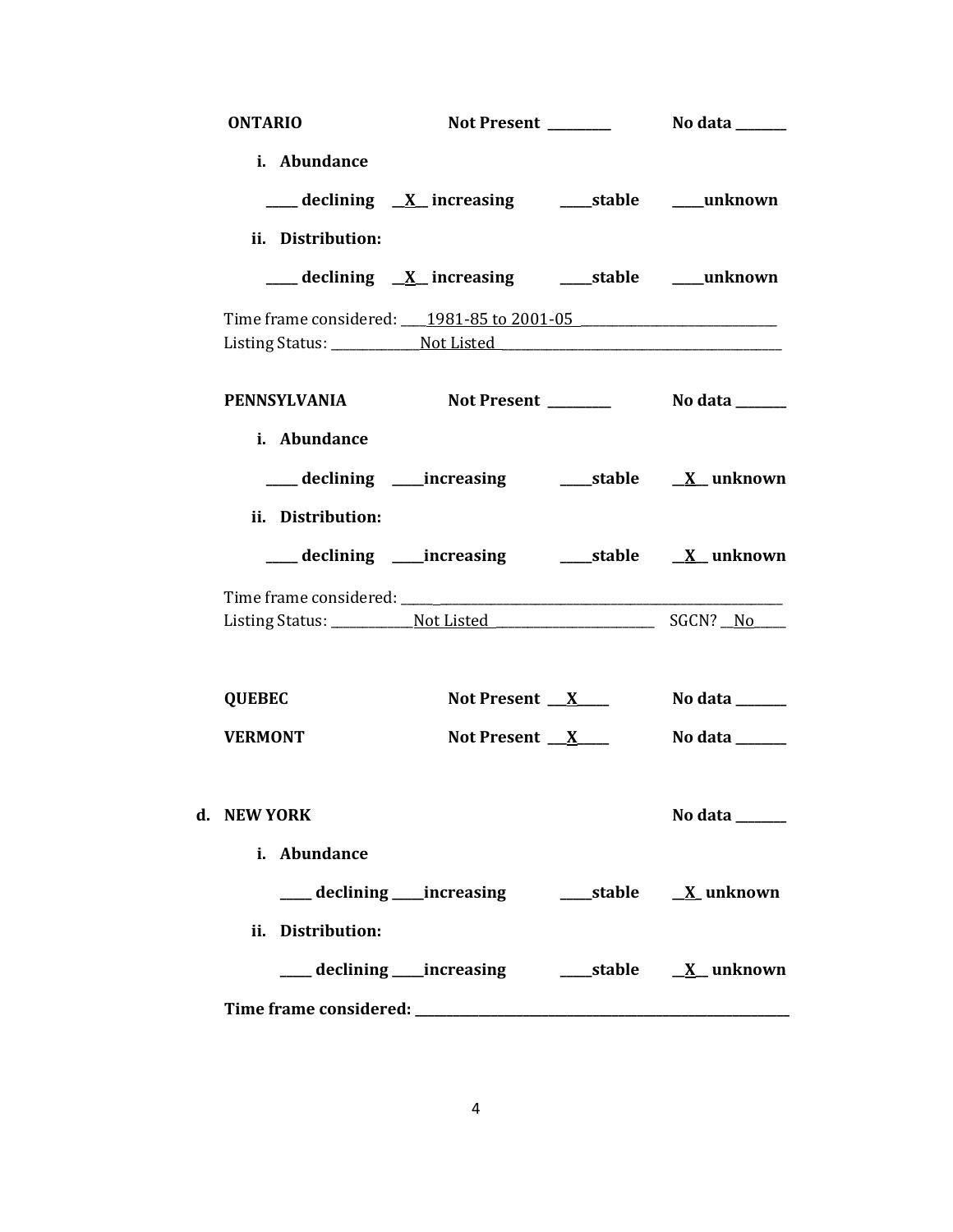## **Monitoring in New York.**

None.

## **Trends Discussion:**

The U.S. Shorebird Conservation Plan places this species in the category of shorebirds that have shown to be in significant decline. The North American population has undergone a statistically significant decline of 84.7% since the 1970s. The Hudson Bay population has declined from an estimated 42,500 in 1973 to only 17,000 in 2007.

Population trend information for the subspecies is generally lacking, but limited information suggests possible declines of at least the eastern population in recent decades.



**Figure 1**. Distribution of whimbrel in North America (Birds of North America Online).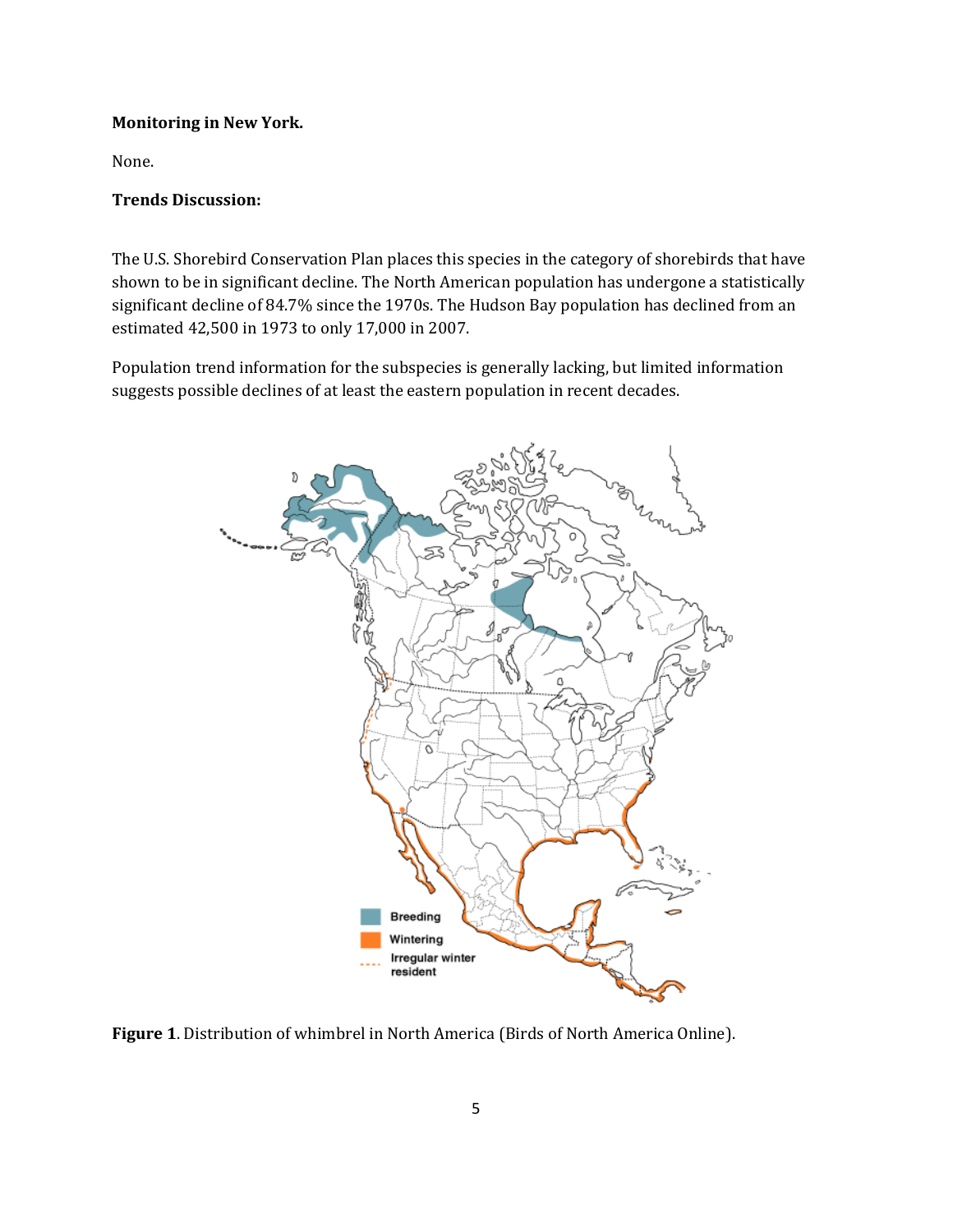### **III. New York Rarity, if known:**

| <b>Historic</b> | # of Animals | # of Locations | % of State |
|-----------------|--------------|----------------|------------|
| prior to 1970   |              |                |            |
| prior to 1980   |              |                |            |
| prior to 1990   |              |                |            |

### **Details of historic occurrence:**

Smith (1986) reported on a record count of whimbrel in New York when a flock estimated at 212 individuals passed over Derby Hill (Oswego County) in August 1986. He noted that flocks of about 100 birds had been reported previously flying over western Lake Ontario in New York and Ontario. Coastal maximum counts reached a record of 250 birds in 1947 in East Hampton (Suffolk County; Feustel 1998).

| Current | # of Animals | # of Locations | % of State |
|---------|--------------|----------------|------------|
|         | ________     |                |            |

# **Details of current occurrence:**

In 2009, a high count of migrating whimbrel in the spring was 74 individuals at Oneida Lake; the statewide total for May was 95 birds (Purcell 2009).

### **New York's Contribution to Species North American Range:**

| % of NA Range in New York | <b>Classification of New York Range</b> |
|---------------------------|-----------------------------------------|
| $X = 0.5\%$               | Core                                    |
| $6 - 10\%$                | ___Peripheral                           |
| $11-25%$                  | $\underline{X}$ Disjunct                |
| $26 - 50\%$               | Distance to core population:            |
| $-$ >50%                  |                                         |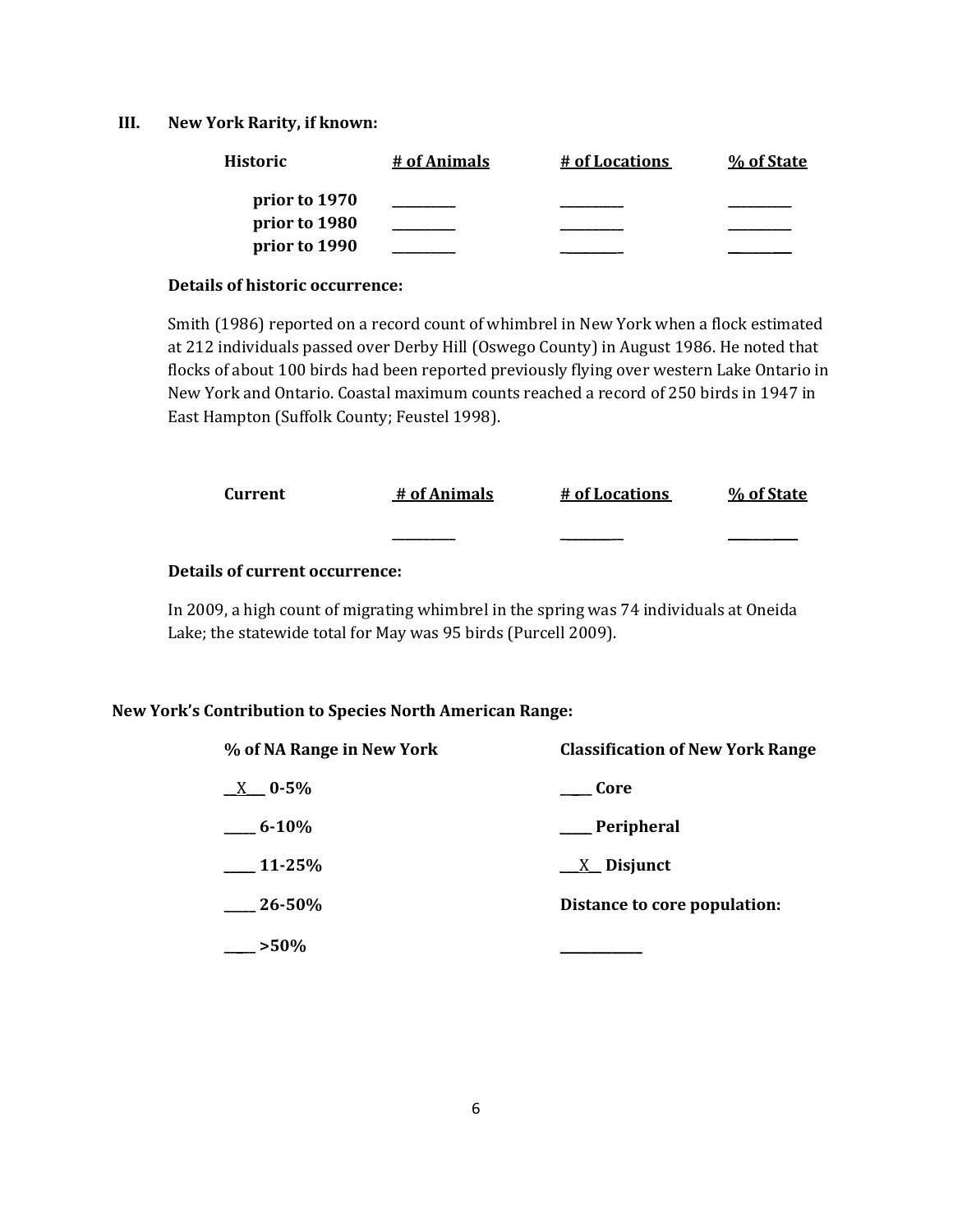# **IV. Primary Habitat or Community Type:**

- 1. Maritime Dunes
- 2. Lake and River Shore/Beach
- 3. Estuarine, Brackish Intertidal, Benthic Geomorphology, Tidal Flat
- 4. Estuarine, Brackish Intertidal, Benthic Geomorphology, Tidal Creek
- 5. Estuarine, Brackish Intertidal, Tidal Wetland
- 6. Pasture/Hay

# **Habitat or Community Type Trend in New York:**

| Declining                  | <u>X</u> Stable | <b>Increasing</b> | Unknown             |
|----------------------------|-----------------|-------------------|---------------------|
|                            |                 |                   |                     |
| <b>Habitat Specialist?</b> |                 | <b>Yes</b>        | No.<br>$\mathbf{X}$ |
| <b>Indicator Species?</b>  |                 | <b>Yes</b>        | No.                 |

# **Habitat Discussion:**

During migration, whimbrels use beaches, tidal mudflats, marshes, estuaries, edges of tidal creeks, sandy or rocky shores, flooded fields and pastures (AOU 1983). Nighttime communal roosting occurs on saltpond flats and dikes, or in mangroves (Stiles and Skutch 1989).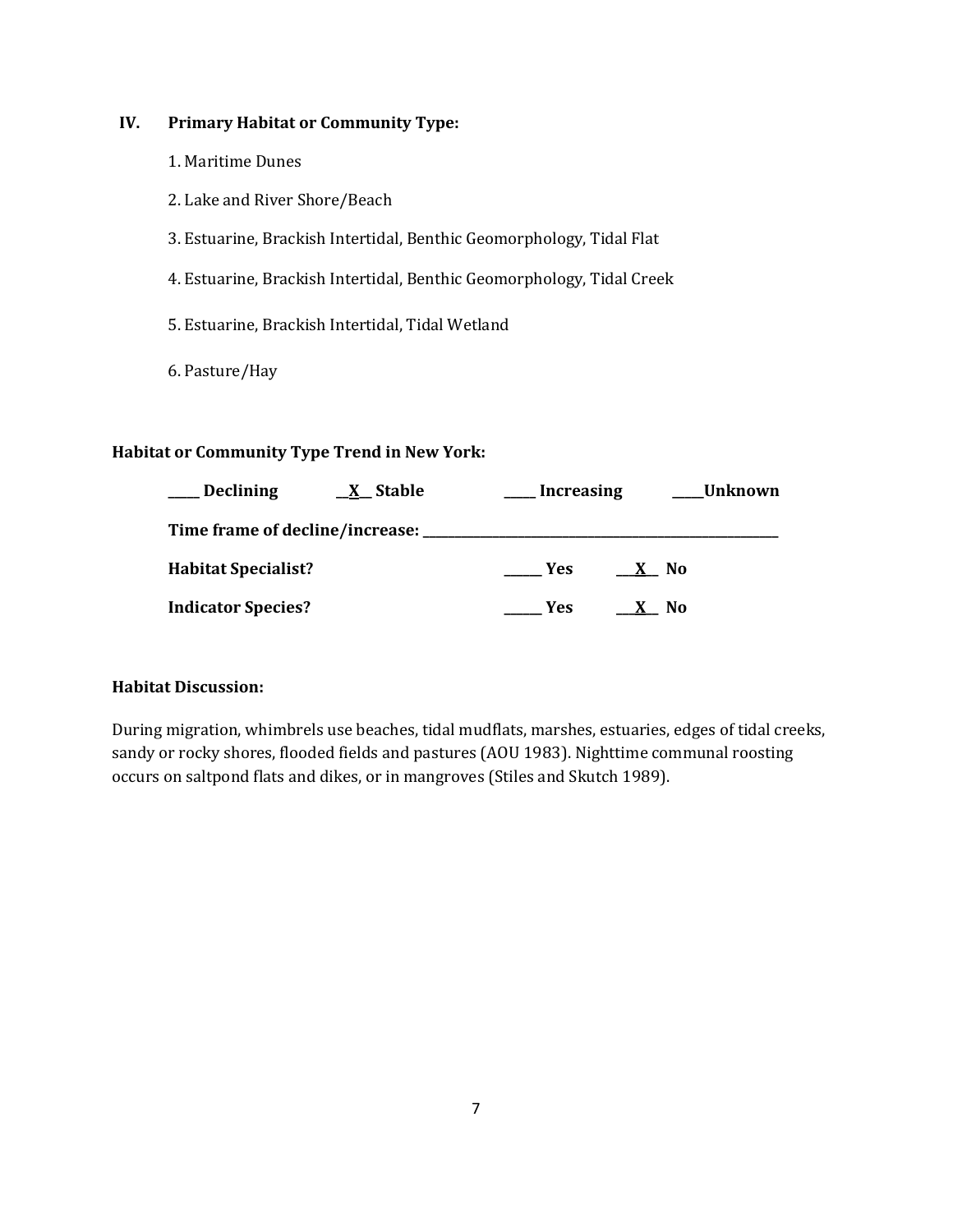- **V. New York Species Demographics and Life History**
	- **\_\_\_\_\_ Breeder in New York**
		- **\_\_\_\_\_ Summer Resident**
		- **\_\_\_\_\_ Winter Resident**
		- **\_\_\_\_\_ Anadromous**

**\_\_\_\_\_ Non-breeder in New York**

- **\_\_\_\_\_ Summer Resident**
- **\_\_\_\_\_ Winter Resident**
- **\_\_\_\_\_ Catadromous**
- **\_\_X\_\_ Migratory only**
- **\_\_\_\_\_Unknown**

### **Species Demographics and Life History Discussion:**

From Skeel and Mallory (1996): There is little information on age at first breeding. However, whimbrels normally breed every year after the first attempt, producing one brood per season. Few data are available on survival of chicks to fledging for North America. There is no information on lifetime reproductive success.

Adult survival is difficult to separate from philopatry; high return rate indicates low mortality. Oldest known individuals  $\geq$ 11 yr (Skeel 1976) and 12 yr (Cramp and Simmons 1983).

## **VI. Threats:**

The five most important threats identified for the whimbrel throughout its lifecycle include: 1) habitat loss and degradation, 2) contaminants, 3) disturbance, 4) harvest pressure, and 5) climate change.

Destruction or degradation of coastal wetlands, human disturbance during migration, and oil spills are all threats to this species. On wintering areas south of the United States, hunting and exposure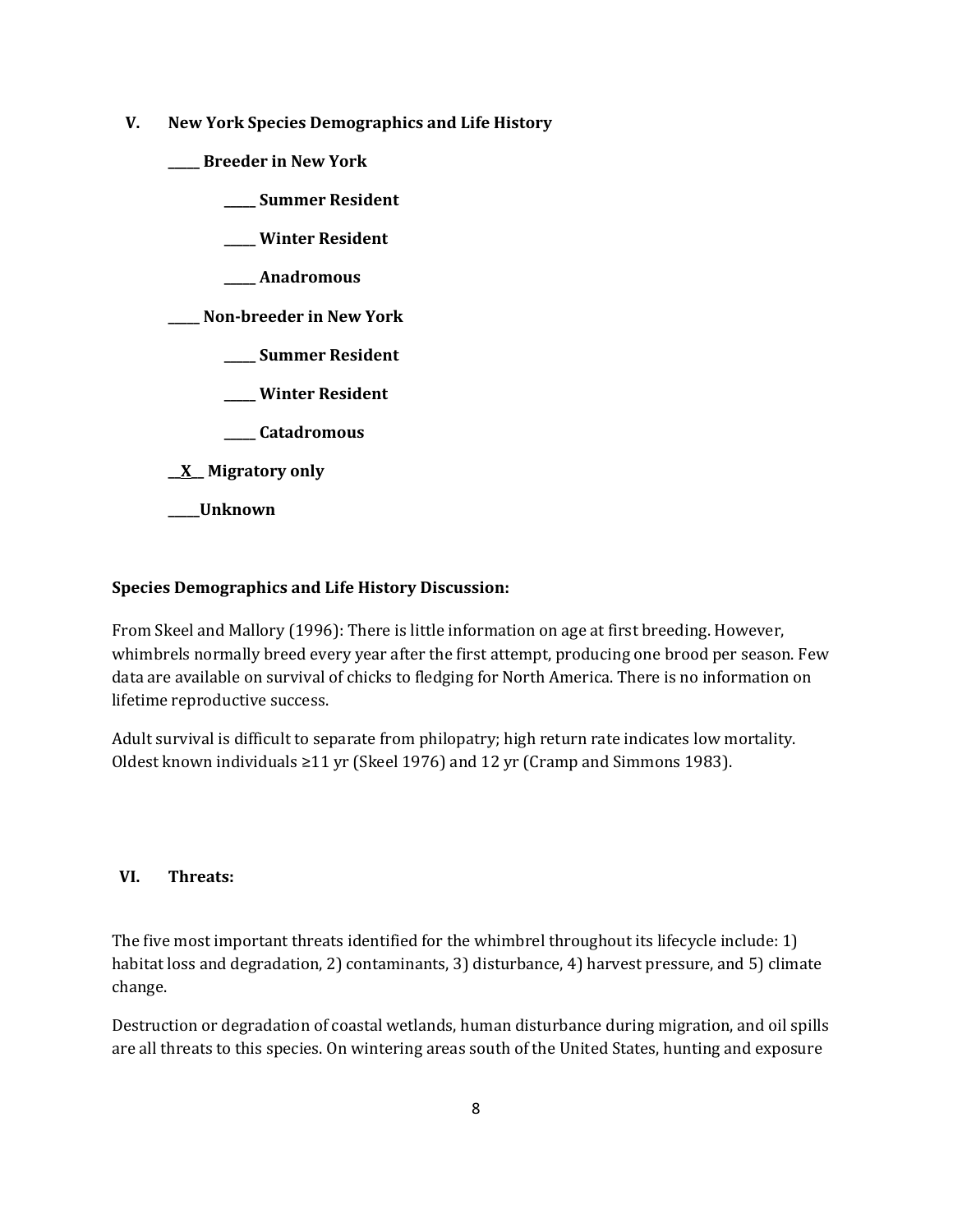to environmental contaminants (cadmium, for example) are also threats. Hunting may currently be a significant threat to whimbrel in South America.

The species is susceptible to avian influenza so may be threatened by future outbreaks of the virus (see Birdlife International 2012). Sea level rise and increased frequency and severity of storms and flooding due to climate change may also affect available habitat and resources. Other threats affecting shorebirds include beach nourishment, sand mining, development of shoreline habitat, and shoreline armoring/use of bulkheads.

# **Are there regulatory mechanisms that protect the species or its habitat in New York?**

**\_\_\_\_\_\_ No \_\_\_\_\_ Unknown \_\_X\_\_\_ Yes** 

Whimbrel is protected under the Migratory Bird Treaty Act.

# **Describe knowledge of management/conservation actions that are needed for recovery/conservation, or to eliminate, minimize, or compensate for the identified threats:**

Conservation actions following IUCN taxonomy are categorized in the table below.

| <b>Conservation Actions</b>       |                                                                                                                    |  |
|-----------------------------------|--------------------------------------------------------------------------------------------------------------------|--|
| <b>Action Category</b>            | <b>Action</b>                                                                                                      |  |
| <b>Education &amp; Awareness</b>  | Awareness & Communications (educational<br>materials)                                                              |  |
| Land/Water Protection             | Site/Area Protection (acquisition, easements)                                                                      |  |
| Land/Water Protection             | Resource/Habitat Protection                                                                                        |  |
| Land/Water Management             | Site/Area Management (posting or fencing)                                                                          |  |
| Law & Policy Actions              | Policy/Regulations (establish seasonal use<br>restrictions, adjust state land unit mgmt plans)                     |  |
| <b>External Capacity Building</b> | Alliance & Partnership Development (support and<br>participate in international shorebird conservation<br>efforts) |  |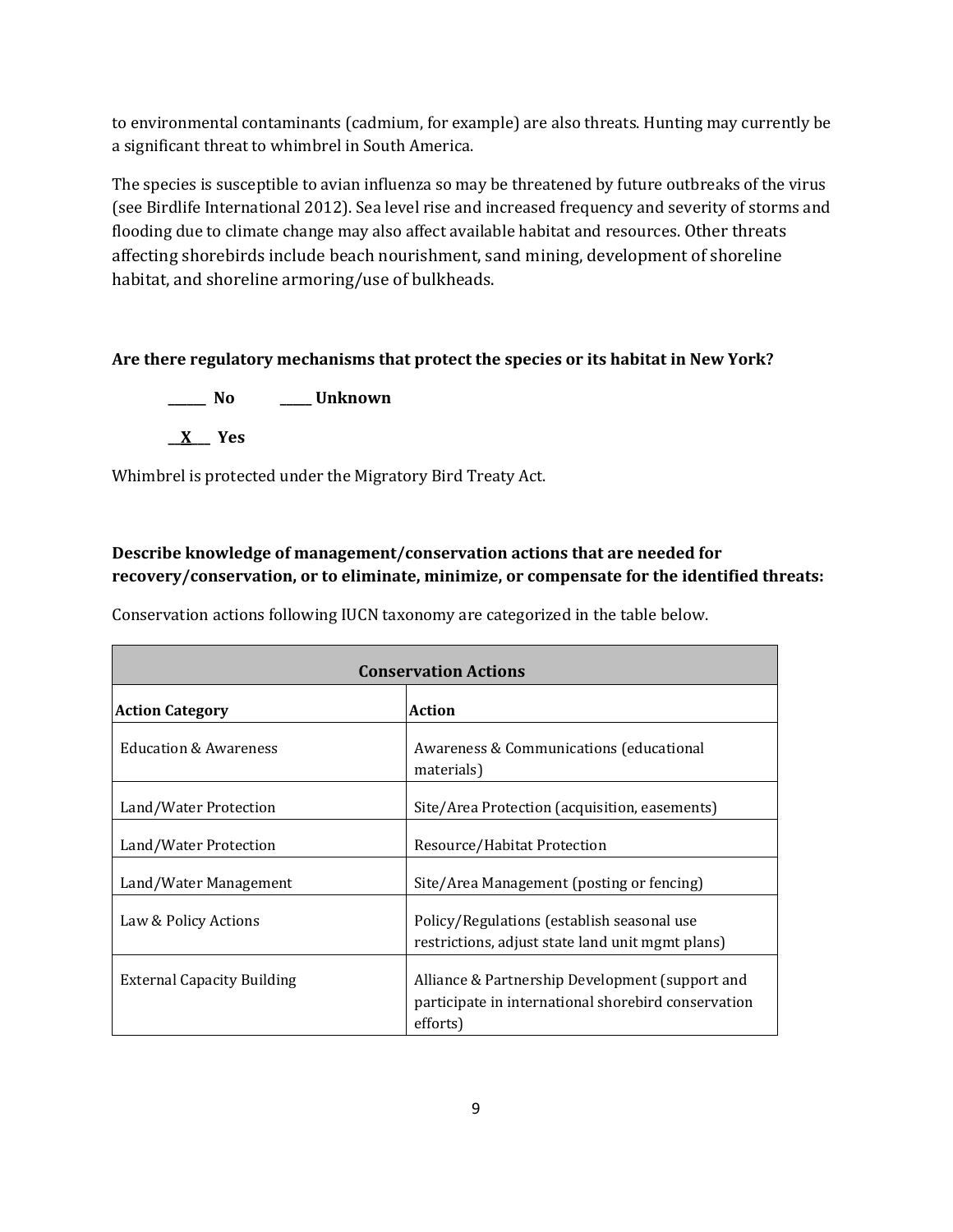The Comprehensive Wildlife Conservation Strategy (NYSDEC 2005) includes recommendations for the following actions for transient shorebirds, which includes whimbrel.

### **Fact Sheet:**

Develop educational materials about conservation needs of shorebirds in New York, and promote habitat protection measures.

### **Habitat Management:**

As important foraging areas become known, identify potential threats and protect those habitats (ex- beaches, tidal flats, shoals, etc.) from permanent alteration, degradation, or adverse human disturbances. Management may include acquisition, easements, establishing seasonal use restrictions, and posting or fencing, etc. as is currently done for beach-nesting birds.

### **Habitat Research:**

- \_\_\_\_ Conduct field studies to document ecology of transient shorebirds on Long Island, including important food items, habitat use (ex- importance of tidal flats) and time/activity budgets.
- Compile data and input from birders to derive a map showing important shorebird foraging and resting areas in New York.

### **Other Action:**

\_\_\_\_ Provide technical support, funding, or political support as needed, to further international shorebird conservation efforts.

#### **Population monitoring:**

\_\_\_\_ Identify specific locations, procedures, and observers (volunteer or other) for conducting annual shorebird surveys at 5-10 locations in New York, and initiate surveys as soon as possible.

## **State Land Unit Management Plan:**

\_\_\_\_ On state-owned or other public lands, ensure that management plans consider shorebird needs and appropriately restrict site development and seasonal uses that may adversely affect critical shorebird foraging areas.

### **Statewide Management Plan:**

Develop a conservation plan for transient (non-breeding) shorebirds that regularly occur in New York, to include objectives and actions that we can assist with both inside and out of New York State.